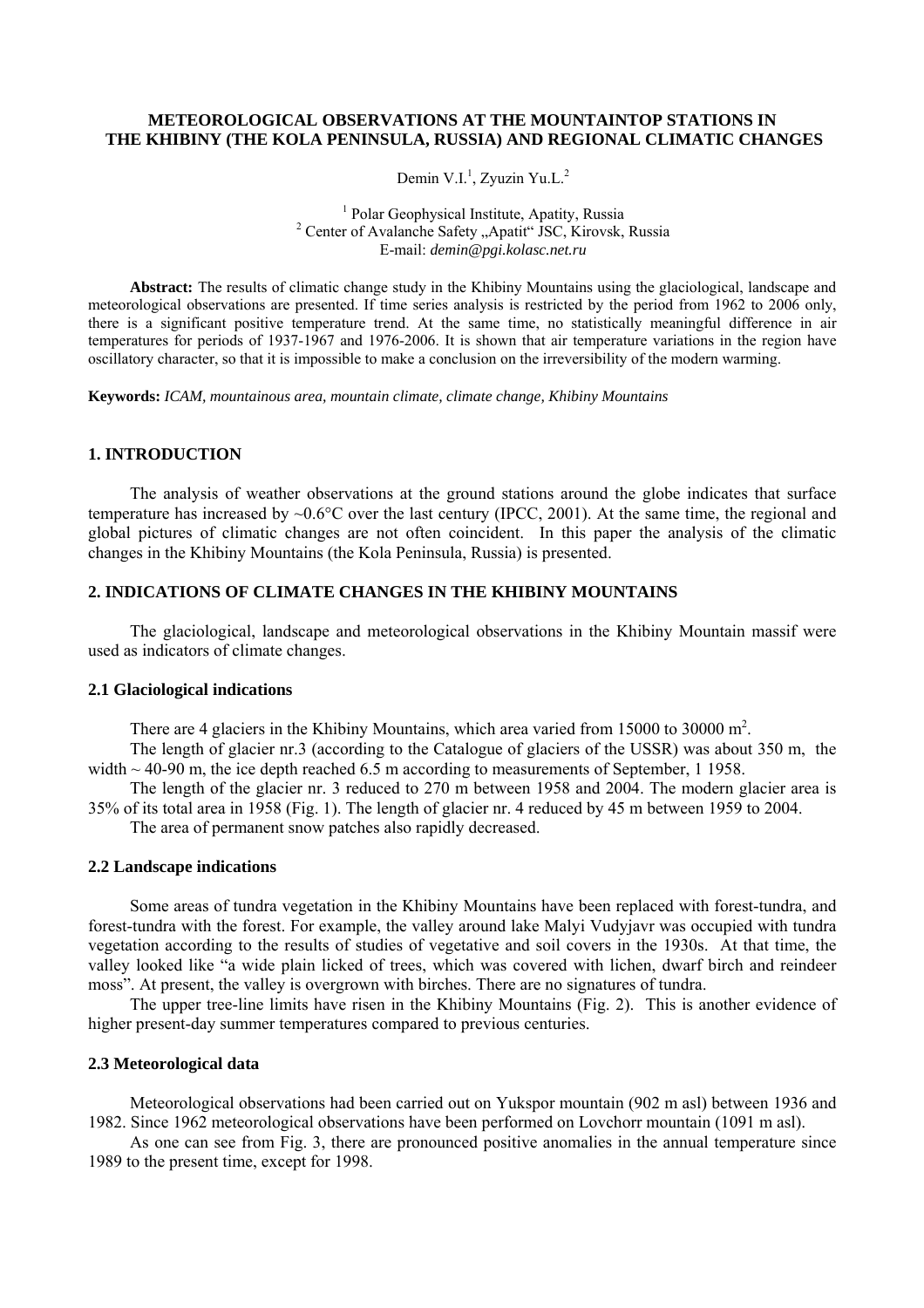

Figure 1: Pattern of glacier nr. 3; the location of the glacier is marked blue for September, 1 1958 and dark blue for August, 26 2004.



**Figure 2:** The south-west slope of the Yukspor mountain (a picture of August, 2006). The same area in 1936 is shown in the inset. The modern upper tree-line limits are risen by about 100 m in comparison with 1930s.



**Figure 3:** Anomalies of the mean annual air temperature on Lovchorr mountain (from the 1962-1990 average)

The increase in the mean annual temperature on Lovchorr mountain was 0.28°C/decade in the period of 1962-2006. Note, that in other parts of the Kola Peninsula the increase in the annual temperature varied between 0.22 and 0.45°С/decade (Semenov, 2006).

All seasons exhibit a positive temperature trend, but the contribution of the linear trend to the total dispersion is small in spring, in summer and in autumn (3-5%). This implies that the trend can be a result of scare measurements. The analysis shows that only winter and annual temperature trends are statistically meaningful. The trends in other seasons have not any statistical significance.

The annual precipitation in the Khibiny Mountains has been decreased. The decrease in total precipitation was due to the winter (solid) precipitation decrease (Fig.4). At same time, the summer precipitation changed insignificantly.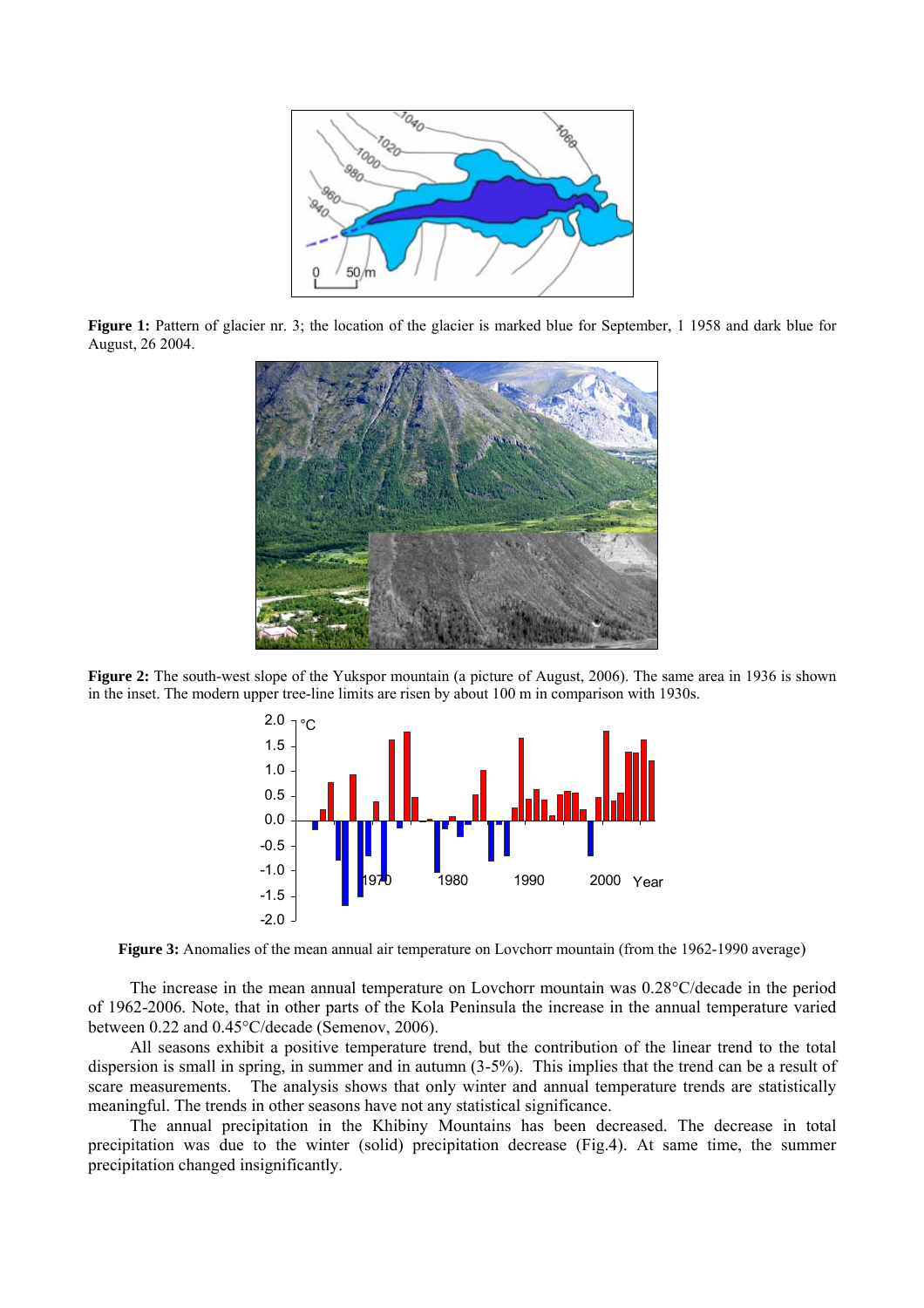

**Figure 4:** Total summer and winter precipitation and linear trends on Lovchorr Mountain.

It is important that the sign of annual precipitation trend over greater part of the Kola Peninsula is positive, though the trend is small (Semenov, 2006).

### **3. DISCUSSION**

The glaciological, landscape and meteorological observations indicate that a change of climate in the region exists. However, we can not conclude that the present-day climate warming has an irreversible character.

As shown above, the glaciological environment in the Khibiny Mountains is reducing. However the glacier melting is not caused by warming of the second half of the  $20<sup>th</sup>$  century! The Khibiny glaciers are the relic of the last mountain glaciation. They are situated below the modern climatic snowline by more than 500 metres. Under such conditions the glaciers melting is a natural process. This is a result of global increase of temperature in the interglacial period. The warming of the second half of the  $20<sup>th</sup>$  century and the solid precipitation decrease only intensified this process. Even if sign of the temperature trend will changes, the glacier melting in the Khibiny will continued as the glaciers are situated below the climatic snowline.

The rise of upper tree-line limits indicates that the air temperature in the  $20<sup>th</sup>$  century is higher than in the 19th century. However, the remains of trees can be found above the modern upper tree-line limits. This suggests that the past temperature was higher. Consequently, the present-day high temperatures in the Khibiny are not exclusion.

Besides, during the last millennium the temperature trend has repeatedly changed the sign. For example, the range of vertical movement of the tree line in the Khibiny Mountains during the last thousand years has been 240-260m, which corresponds to a mean change in the summer temperature of 2°C (Kremenetski et al, 2004).

It is known, that the short-term climate fluctuations have practically no impact on the location of the upper tree-line limits. Only century-long and especially many-century lasting fluctuations cause a destruction or forming of the forest at the border with the tundra phytocenosis (Gorchakovskyi et al, 1985). In this connection, the modern rise of the upper tree-line limits in the Khibiny and the replacement of tundra with forest-tundra are the result of the global and slow temperature increase, which started at the end of «the Little Ice Period». It is unlikely that the observed phenomenon is caused by short-time climate variations as the sign of these fluctuations changed repeatedly even during several decades.

In fact, as shown above, the air temperature has been increasing since 1960s. However, the meteorological measurements are indicative of different sign temperature variations in the 20<sup>th</sup> century. The